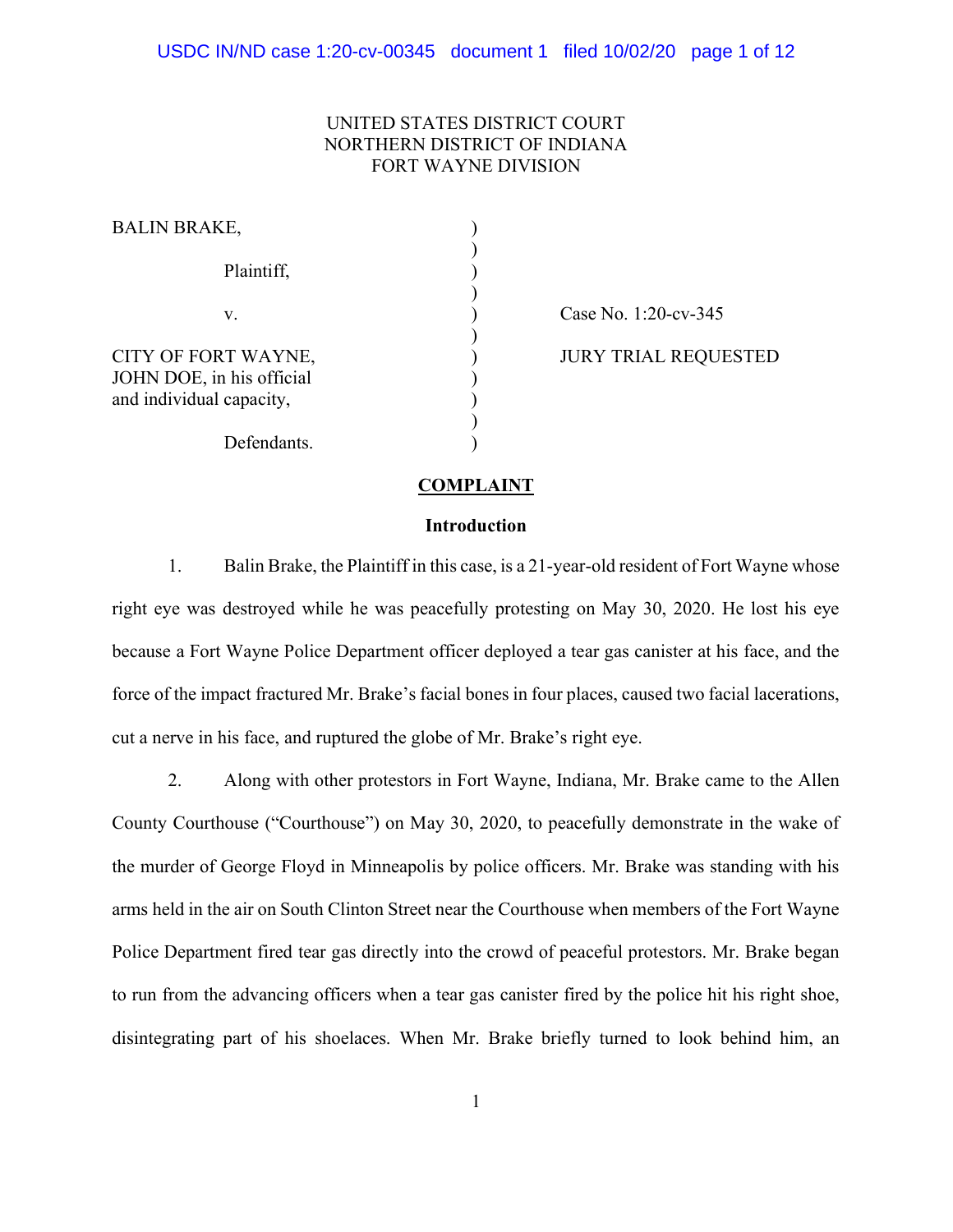# USDC IN/ND case 1:20-cv-00345 document 1 filed 10/02/20 page 2 of 12

unidentified police officer ("John Doe" or "Defendant")<sup>1</sup> fired a tear gas canister that hit Mr. Brake directly in his right eye. The impact threw him to the ground where he stayed, coughing from the tear gas and hunched over in pain. A few seconds later, another protestor picked him up, carried him out of the reach of the swirling tear gas, and was able to find someone to help and call the paramedics. Once the paramedics arrived, Mr. Brake was rushed to the hospital and surgery. Due to the extent of the injuries, the doctors were forced to remove Mr. Brake's right eye.



3. At issue in this case is Mr. Brake's devastating and permanent injury, the protections owed to individuals exercising their free speech rights to assemble and peacefully protest, and the unreasonable and excessive use of force by law enforcement officers in response to these lawful protests.

<sup>&</sup>lt;sup>1</sup> Upon information and belief, Mr. Brake was shot by a member of either the Public Safety Response Team ("PSRT") or Emergency Services Team ("EST"), which are both units of the Fort Wayne Police Department.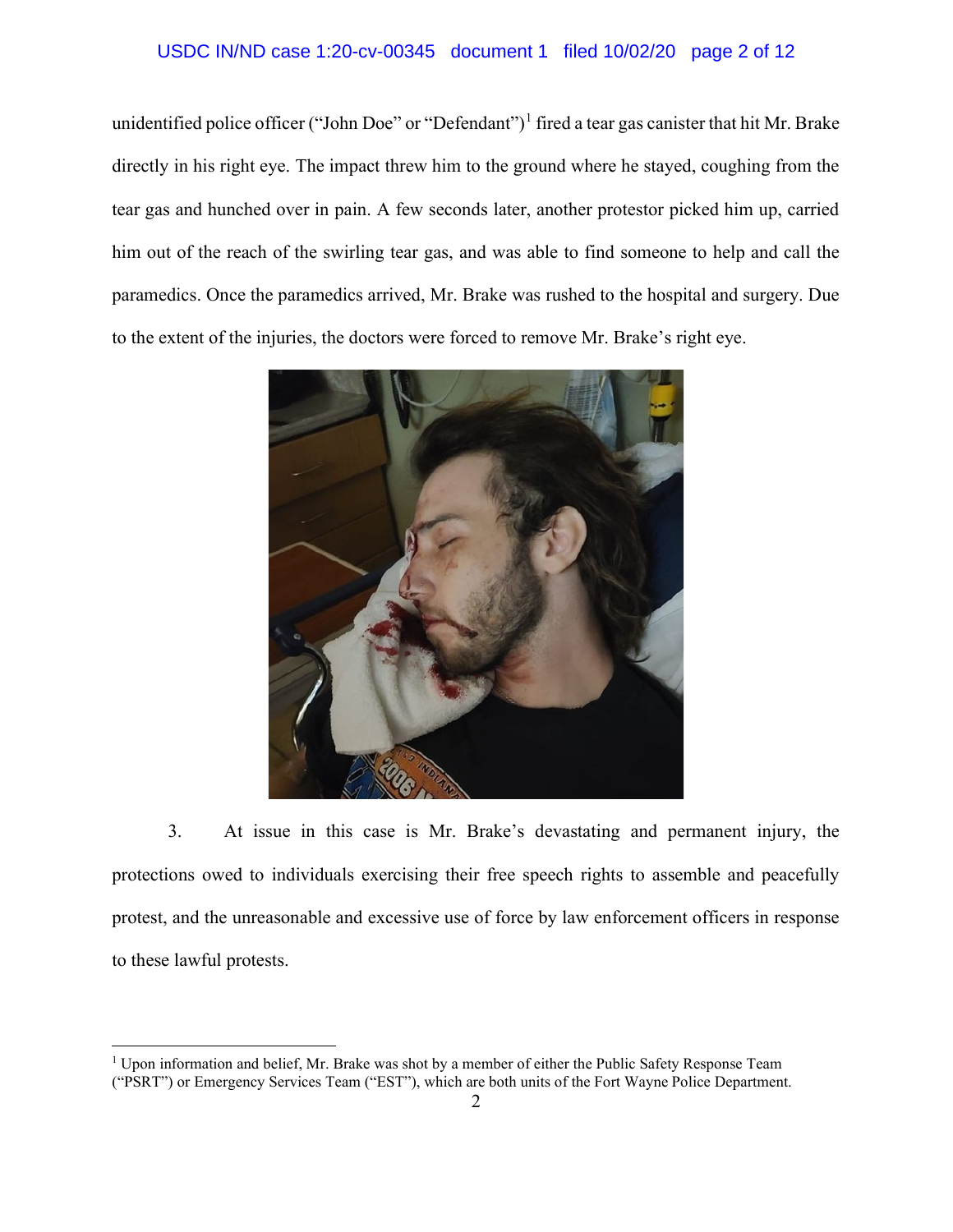# Jurisdiction, Venue, Cause of Action

- 4. This Court has original jurisdiction pursuant to 28 U.S.C. § 1331.
- 5. Venue is proper in this district pursuant to 28 U.S.C. § 1391.
- 6. This case arises under 42 U.S.C. § 1983 to redress the deprivation, under the color

of state law, of rights secured by the Constitution of the United States.

# Parties

7. Mr. Brake is a resident of Fort Wayne, Indiana.

8. Defendant City of Fort Wayne is a municipality located in Allen County, Indiana, and is the employer and principal of Defendant John Doe.

9. Defendant John Doe is currently, or was at the time of these events, an unidentified Fort Wayne Police Department officer who committed the acts set forth below as an agent of Defendant City of Fort Wayne. John Doe engaged in the conduct complained of in the course and scope of employment and under color of law.

# Relevant Facts

10. On May 30, 2020, protestors gathered at the Courthouse Green outside of the Courthouse, located in downtown Fort Wayne, Indiana.

11. On May 30, 2020, there was no state or local curfew in place for Fort Wayne.<sup>2</sup> Around 4:00 PM, Plaintiff Balin Brake arrived and stood on Clinton Street—the street just outside the Courthouse—with his friend.

- 12. Mr. Brake attended the protest in solidarity with the Black Lives Matter movement.
- 13. At all times, Mr. Brake demonstrated peacefully.

<sup>&</sup>lt;sup>2</sup> Jonathan Shelley, Spokesman: Mayor Henry has no plans for curfew, National Guard, WPTA 21 (May 31, 2020), https://wpta21.com/2020/05/31/spokesman-mayor-henry-has-no-plans-for-curfew-national-guard/.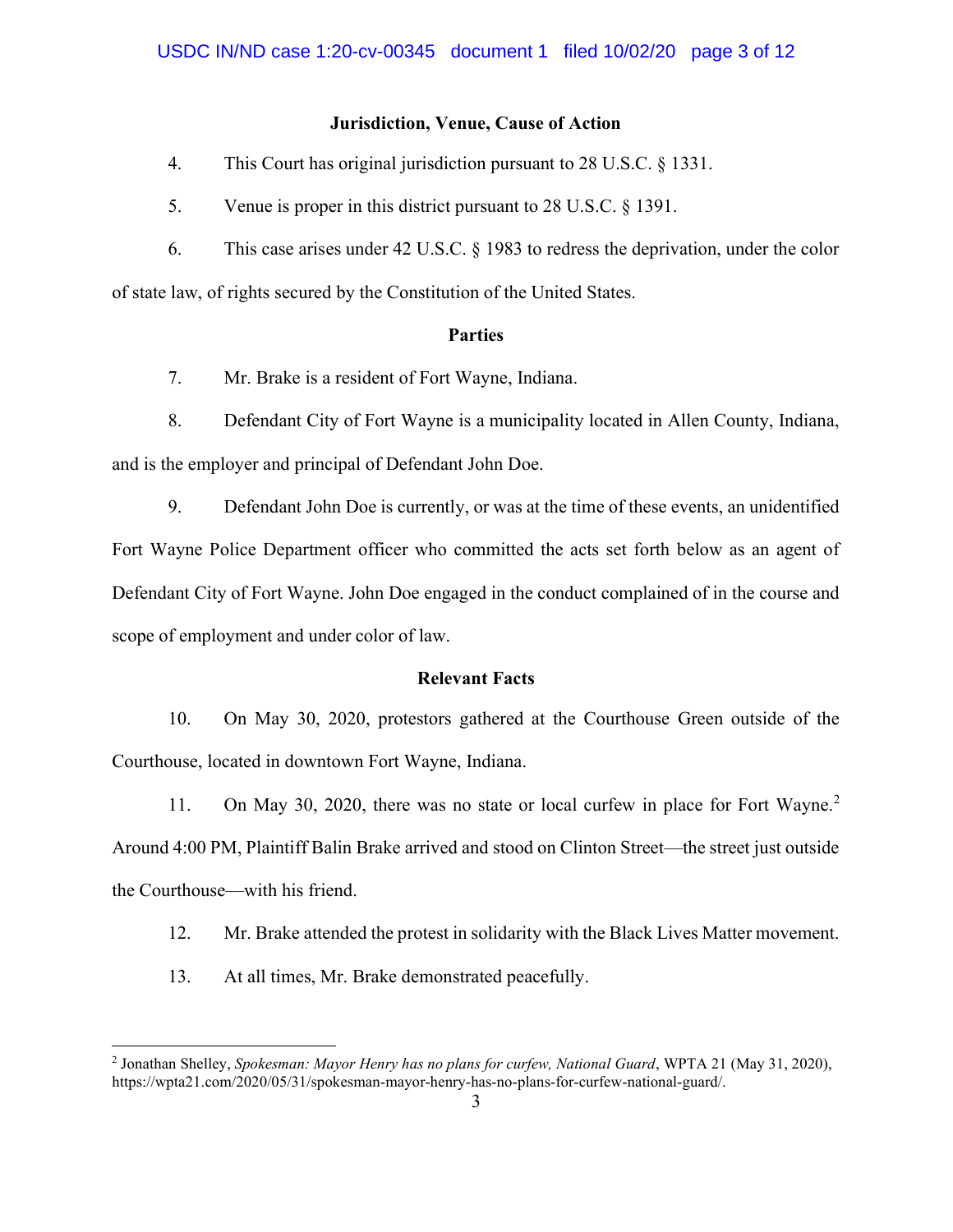## USDC IN/ND case 1:20-cv-00345 document 1 filed 10/02/20 page 4 of 12

14. Shortly after protests began, Clinton Street was closed to vehicular traffic.

15. Around 5:00 PM, Fort Wayne Police Department officers formed a line and moved toward the peaceful protesters on the public spaces.

16. Mr. Brake did not hear any warning to disperse.

17. Soon after 5:00 PM, officers fired tear gas indiscriminately towards persons in the Courthouse Green and on the public sidewalks and street outside the Courthouse.

18. Mr. Brake was protesting with his arms held in the air when tear gas canisters began to fly. One of these tear gas canisters hit Mr. Brake in the foot, and he turned around and ran towards the Courthouse Green. Mr. Brake felt the heat of the tear gas canister through his shoe, and he would later discover that it had disintegrated his shoelaces and burned part of his shoe.

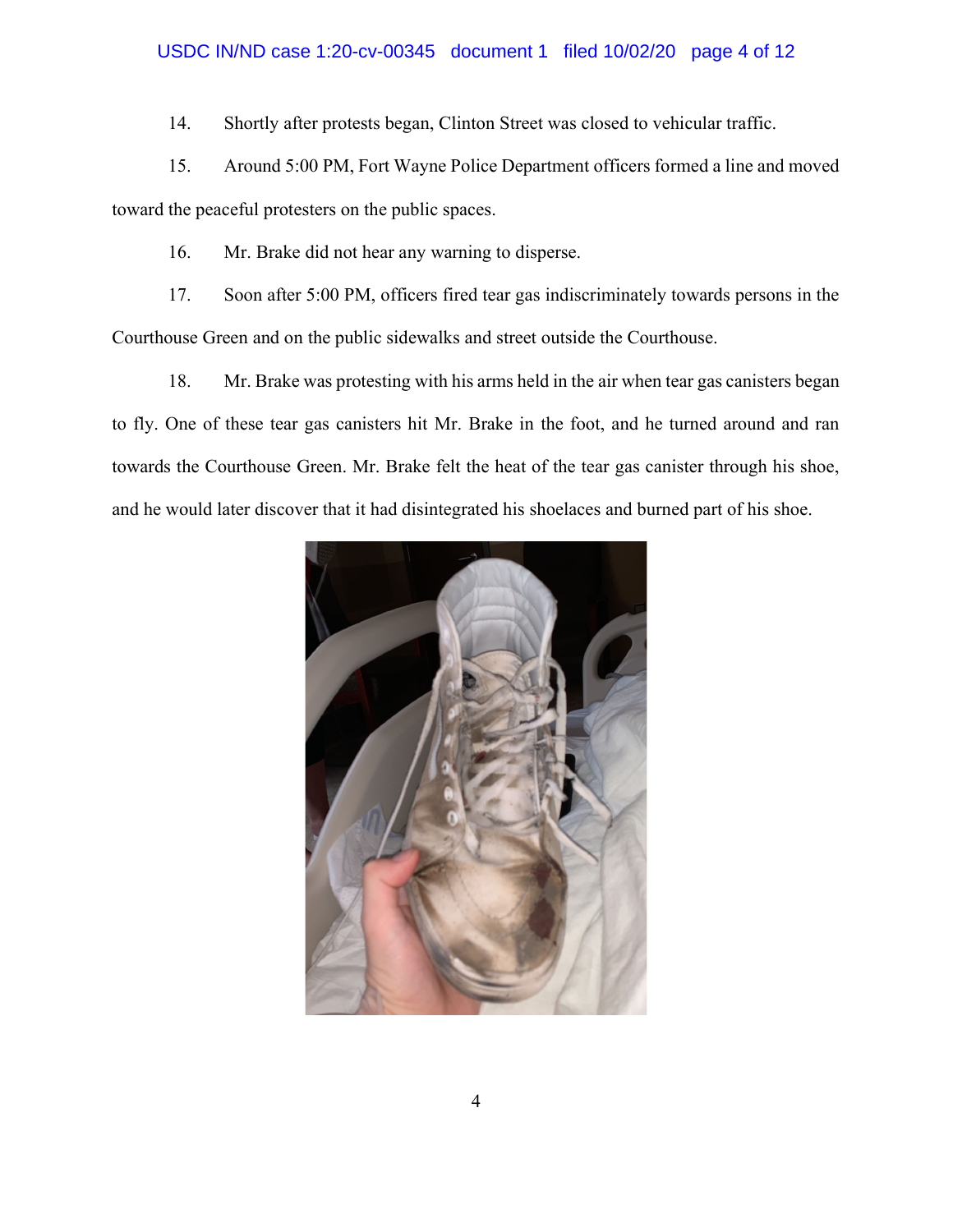# USDC IN/ND case 1:20-cv-00345 document 1 filed 10/02/20 page 5 of 12

19. As the crowd began seeking refuge, Mr. Brake turned his head back toward the police officers to see whether they were still releasing tear gas.

20. When Mr. Brake turned his head back toward the police officers, an unidentified officer, John Doe, fired a tear gas canister that hit Mr. Brake directly in the face, rupturing his right  $eve<sup>3</sup>$ 

21. The force pushed Mr. Brake back so hard that his hat fell off, and he collapsed to the ground. Mr. Brake suffered immediate, immense pain from his injuries and the tear gas surrounding him. The right side of his face was numb, and blood streamed from his face and out of his mouth.

22. Upon information and belief, the tear gas canister was fired from approximately 40 feet away. The canister sailed through the air and did not skip or bounce before hitting Mr. Brake's face and eye.

23. At the time the tear gas canister was fired, Mr. Brake was peacefully protesting with his hands in the air and posed no threat to anyone.

24. Another protestor saw Mr. Brake's injury and carried him to a safe location—a nearby restaurant called the Hoppy Gnome.

25. A police officer was across the street in the Citizens Square parking lot, and the other protestor called the police officer over to help and call a medic.

26. The officer called an ambulance, which transported Mr. Brake to Lutheran Hospital. When the ambulance arrived, Mr. Brake's eye was swollen shut and was bleeding from underneath the eyelid.

<sup>&</sup>lt;sup>3</sup> This action may have been performed recklessly, negligently, without proper regard, or even intentionally.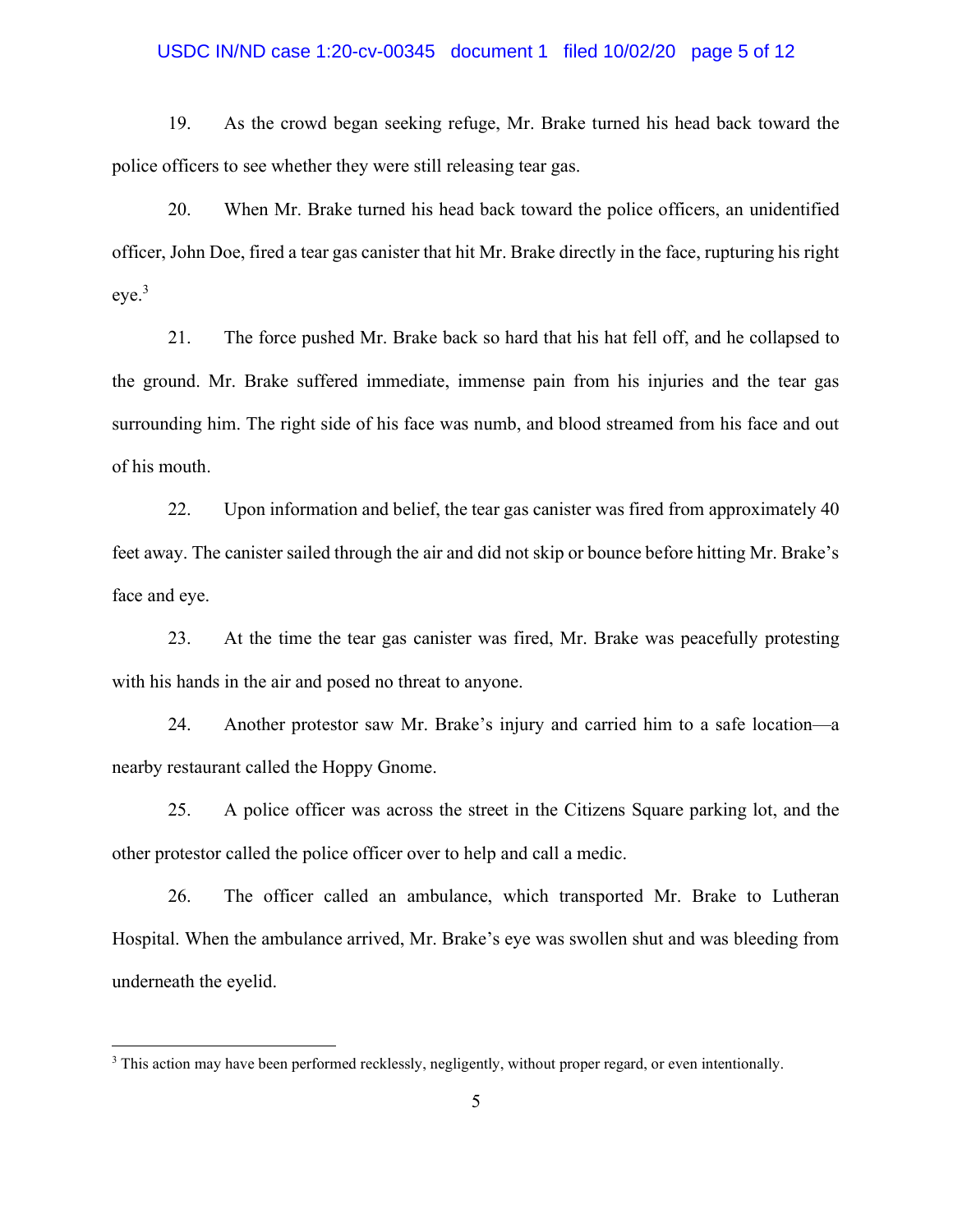# USDC IN/ND case 1:20-cv-00345 document 1 filed 10/02/20 page 6 of 12

27. Mr. Brake stayed at the hospital from the evening of Saturday, May 30, 2020, through Tuesday, June 2, 2020.

28. Mr. Brake suffered two eyelid lacerations, four occipital fractures, and permanent loss of vision and light perception in his right eye. One of the fractures from the canister cut a nerve in his face, and his right eye was completely ruptured and irreparable. His injuries were severe, and required extensive surgery. His right eye was surgically removed.

29. In the days following the loss of his eye, Mr. Brake rarely ate because his injuries made it painful to chew.

30. Mr. Brake has permanent loss of all vision in his right eye and loss of depth perception. He underwent a surgery to, among other things, repair his facial lacerations (including lacerations to his eyelid) and remove bone fragments from his facial tissue on May 31, 2020. His post-operative diagnoses included right globe rupture with expulsion of intraocular contents, right corneoscleral laceration, full-thickness right upper eyelid laceration, right lower eyelid and cheek full-thickness laceration, and open fracture of the right inferior orbital rim and orbital floor. Mr. Brake received a prosthetic right eye that he has to treat with eye drops every day.

31. In connection with his extensive injuries, Mr. Brake has seen multiple doctors and specialists and must continue to do so for an extended period of time.

32. Mr. Brake has incurred and will continue to incur significant medical bills for treatment related to the loss of his eye (including his prosthetic eye) and related injuries to his face.

33. Before his injury, Mr. Brake was a part-time weekend editor for a local news station. Largely due to his injury, he is no longer working at this job. Mr. Brake's injury also contributed to his decision to leave Indiana Tech University, where he was previously a full-time student.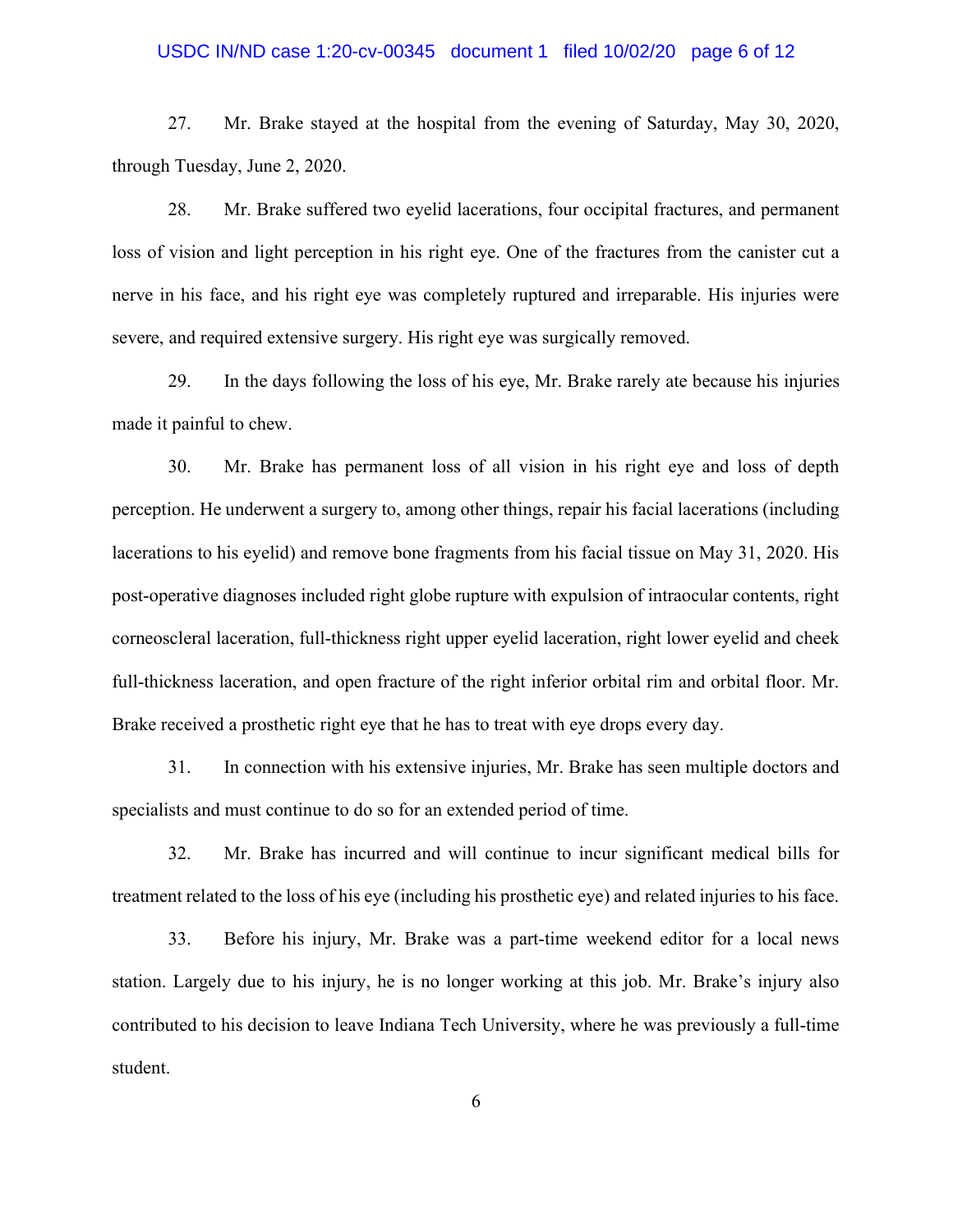# USDC IN/ND case 1:20-cv-00345 document 1 filed 10/02/20 page 7 of 12

34. The loss of Mr. Brake's right eye has permanently changed his life. He experiences severe headaches, and often feels pain where his eye once was. The loss of his eye has also permanently impacted his depth perception, creating new difficulties in his everyday life that are particularly pronounced when he drives at night. Loud, unexpected noises cause him fear and mental suffering. Mr. Brake's prosthetic is noticeable, and it changes the way that others look at and treat him. Because of the time required for Mr. Brake's medical treatment, and for Mr. Brake to adjust his life to accommodate only one eye, he has a reduced ability to work.

#### Jury Demand

35. Mr. Brake requests a trial by jury on all claims so triable.

### Legal Claims

Count  $I - 42$  U.S.C. § 1983 – First Amendment Free Speech and Free Assembly

36. Mr. Brake restates and realleges paragraphs 1–35 as if fully set forth herein.

37. Defendant Doe acted under the color of law, purporting to act in the performance of official duties as officers of the City of Fort Wayne.

38. The actions of Defendants, in attempting to interfere with and stop Mr. Brake's protesting in Fort Wayne, Indiana, violated the First Amendment to the United States Constitution.

39. Mr. Brake was lawfully exercising his First Amendment rights to free speech and peaceful assembly. Mr. Brake was demonstrating about matters of public concern, including protesting the murder of George Floyd, systematic and systemic racism, and the responses by police departments nationwide.

40. Defendant and other officers, with the full permission and authority of the City of Fort Wayne, and acting pursuant to the customs, policies, and practices of the City of Fort Wayne,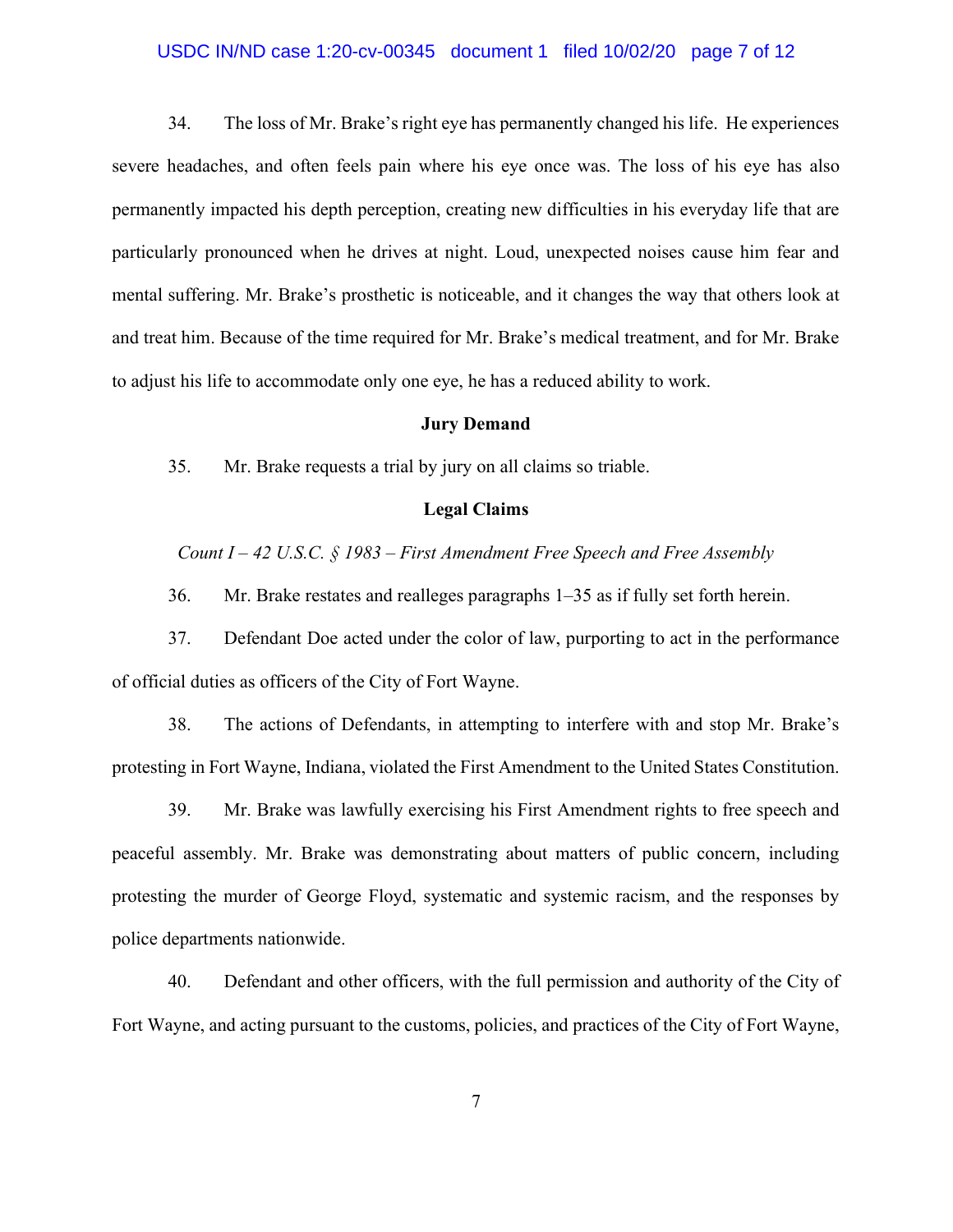# USDC IN/ND case 1:20-cv-00345 document 1 filed 10/02/20 page 8 of 12

fired tear gas canisters, shot munitions, and attacked peaceful protestors with pepper spray in response to lawful protests on May 30, 2020.<sup>4</sup>

41. Mr. Brake's constitutional rights were violated when Defendants, without a proper —or audible—warning, responded to Mr. Brake's exercise of free speech and peaceful protest by firing tear gas directly at Mr. Brake, destroying his right eye, and causing a permanent loss of vision and other injuries and damages.

42. Defendant Doe acted with, at a minimum, callous and reckless indifference to the constitutional rights of Mr. Brake by firing a tear gas canister directly at Mr. Brake in attempts to deprive him of exercising free speech and peaceful assembly.

43. The actions of the defendants towards Mr. Brake were not narrowly tailored and did not leave open ample alternatives for communication.

44. Defendants retaliated against Mr. Brake for exercising his constitutional rights to free speech and peaceful protest by firing tear gas indiscriminately into a crowd and at close range.

45. Defendants' actions would chill a person of ordinary firmness from continuing to engage in peaceful protest.

46. The force taken against Mr. Brake was fully authorized and directed by the Chief of Police for the City of Fort Wayne and was fully authorized and directed by the official policies, practices, and customs of the Fort Wayne Police Department and the City of Fort Wayne.

47. Defendant Doe was acting pursuant to official policies, practices, and customs of the Fort Wayne Police Department and the City of Fort Wayne that authorized the use of tear gas

<sup>&</sup>lt;sup>4</sup> Ella Abbott & Katy Anderson, A Weekend of Protests in Fort Wayne, Northeast Indiana Public Radio, (June 1, 2020) https://www.wboi.org/post/weekend-protests-fort-wayne#stream/0; FWPD: Nearly 100 Arrested, Officers and Protestors Hurt After 2 Days of Protests, Wane.com, (May 31, 2020), https://www.wane.com/news/crime/fwpdnearly-100-arrested-officers-and-protesters-hurt-after-2-days-of-protests/.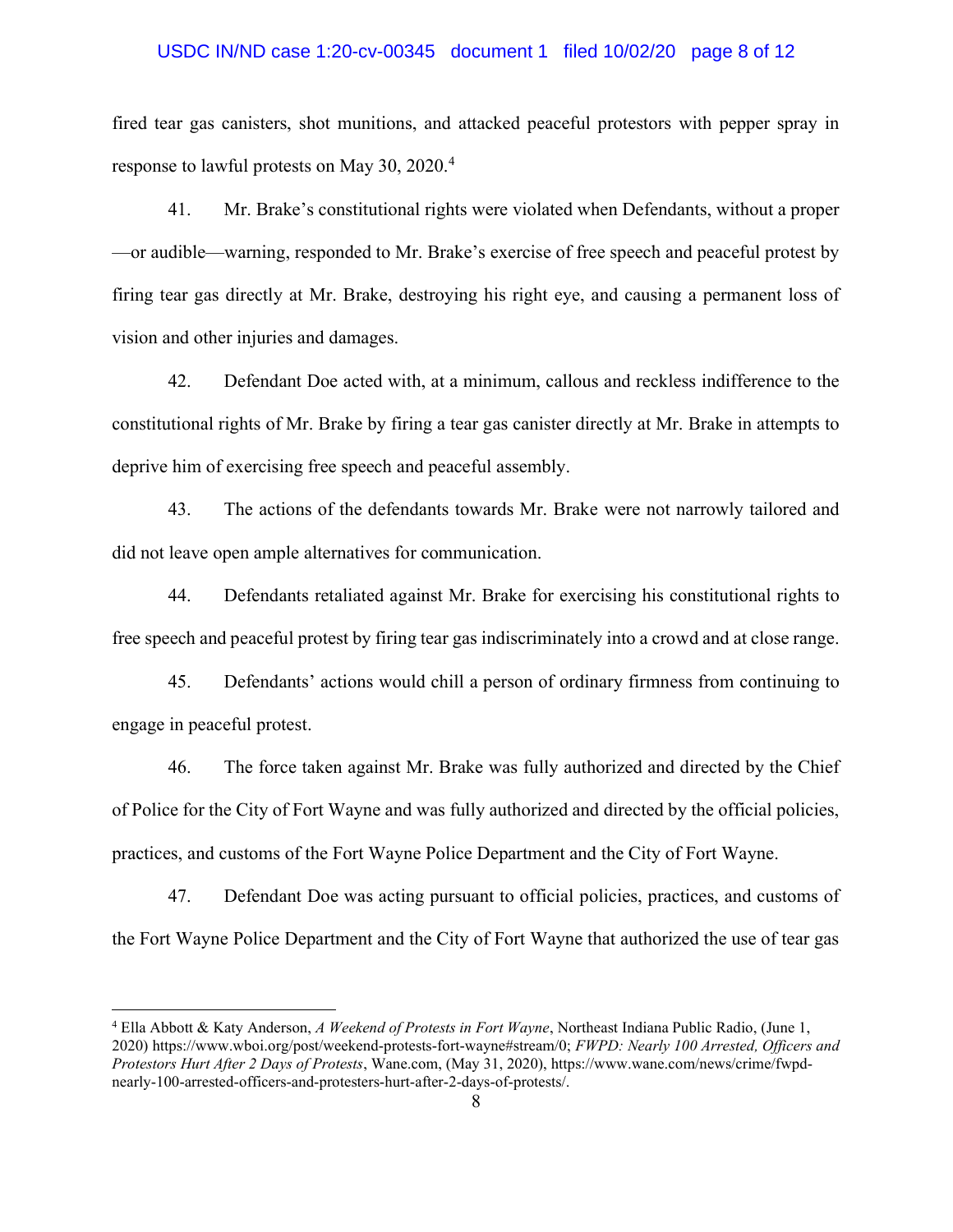# USDC IN/ND case 1:20-cv-00345 document 1 filed 10/02/20 page 9 of 12

and other similar weaponry by defendant Doe and other officers to eject protesters from streets, sidewalks, and other public areas, even though the protesters—and Mr. Brake in particular—were not acting in a violent manner and were merely attempting to engage in peaceful protest.

48. Defendant Doe's conduct pursuant to these policies was the moving force behind the constitutional violations and Mr. Brake's permanent injury.

49. The City of Fort Wayne is liable for the constitutional violations inflicted on Mr. Brake by defendant Doe inasmuch as the actions causing the violation were caused by the official policies, practices, and customs of the City of Fort Wayne and were fully authorized and controlled by the City of Fort Wayne.

50. Mr. Brake suffered, and continues to suffer, physical and emotional injuries as a direct and proximate result of Defendants' violations of his First Amendment rights.

51. Defendants are jointly and severally liable to Mr. Brake.

Count III – 42 U.S.C. § 1983 – Fourth Amendment Use of Excessive Force and Unlawful Seizure

52. Mr. Brake restates and realleges paragraphs 1–35 as if fully set forth herein.

53. Defendants acted under the color of law, purporting to act in the performance of official duties as officers of the City of Fort Wayne.

54. Defendants' use of tear gas, pepper spray, munitions, and other uses of force against peaceful protestors, such as Mr. Brake, was excessive force in violation of the Fourth Amendment of the U.S. Constitution. Defendants' use of excessive force against Mr. Brake, without adequate warning or dispersal order, prevented his freedom of movement and the exercise of his constitutional rights and effected an unlawful seizure of Mr. Brake

55. The force taken against Mr. Brake and his seizure were fully authorized and directed by the Chief of Police for the City of Fort Wayne and were fully authorized and directed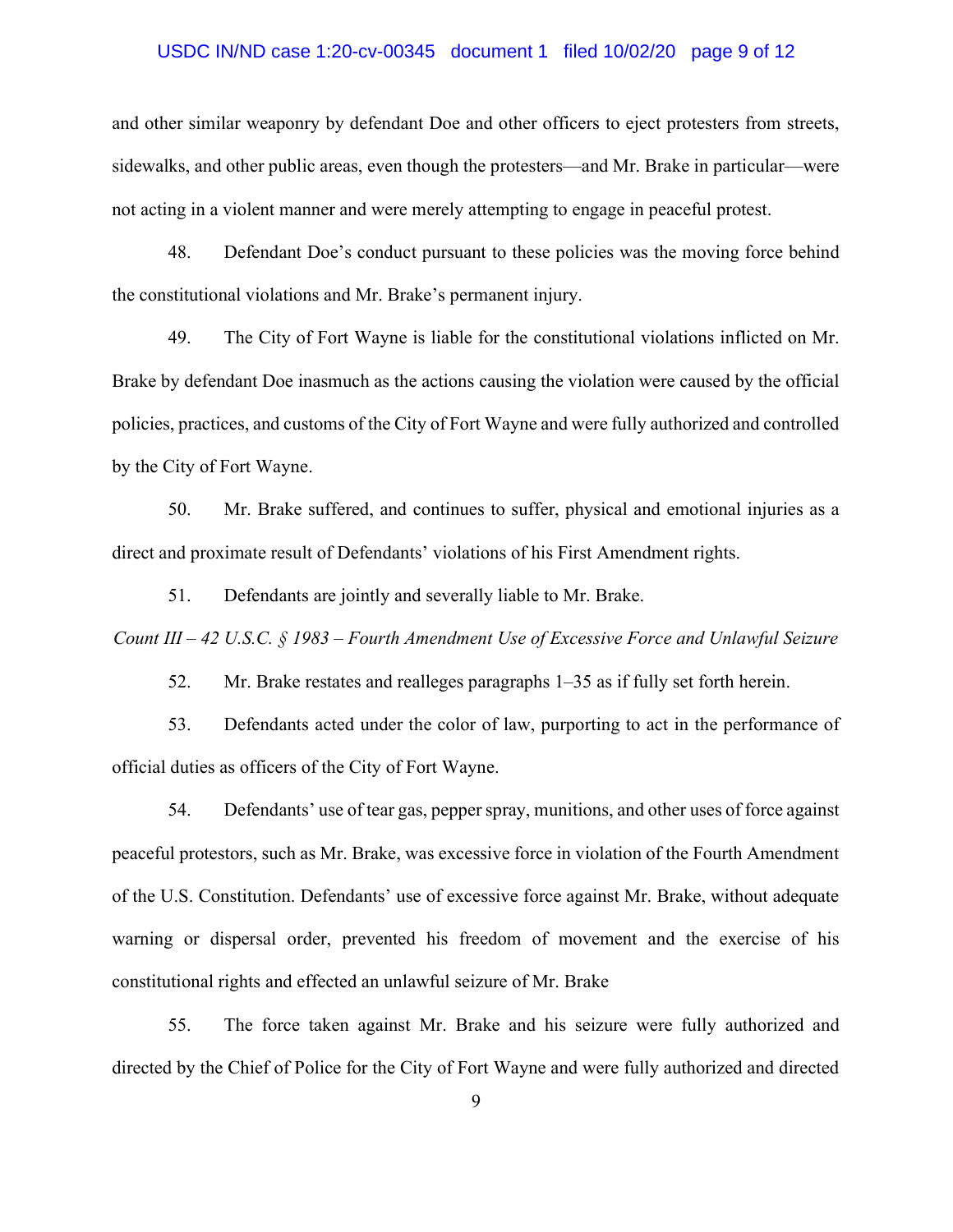# USDC IN/ND case 1:20-cv-00345 document 1 filed 10/02/20 page 10 of 12

by the official policies, practices, and customs of the Fort Wayne Police Department and the City of Fort Wayne.

56. Defendant Doe and other officers, with the full authority and permission of the City of Fort Wayne and acting pursuant to the customs, policies, and practices of Fort Wayne, fired tear gas canisters, shot munitions, and attacked peaceful protestors with pepper spray in response to lawful protests on May 30, 2020. Defendant Doe violated Mr. Brake's Fourth Amendment rights by shooting a tear gas canister directly at Mr. Brake's face within dangerously close range, without forewarning, while Mr. Brake was peacefully protesting. The Allen County Prosecutor herself has recognized that several officers may have used "unreasonable force" against protesters.<sup>5</sup>

57. Defendant Doe and other officers were acting pursuant to official policies, practices, and customs of the Fort Wayne Police Department and the City of Fort Wayne that authorized the use of tear gas and other similar weaponry by defendant Doe and other officers to eject protesters from streets, sidewalks, and other public areas, even though the protesters—and Mr. Brake in particular—were not acting in a violent manner and were merely attempting to engage in peaceful protest. The City of Fort Wayne is liable for the constitutional violations inflicted on Mr. Brake by defendant Doe inasmuch as the actions causing the violation were caused by the official policies, practices, and customs of the City of Fort Wayne and were fully authorized and controlled by the City of Fort Wayne.

<sup>&</sup>lt;sup>5</sup> Although the Allen County prosecutor, Karen Richards, recognizes that video clips of the protest reveal as many as five examples of potentially unreasonable force from police officers, she has declined to prosecute any of the officers involved. Jeff Neumeyer, Criminal cases proceed against dozens of Black Lives Matter protestors; no charges directed at police, WPTA 21 (Aug. 17, 2020) https://wpta21.com/2020/08/17/criminal-cases-proceedagainst-dozens-of-black-lives-matter-protesters-no-charges-directed-at-police/.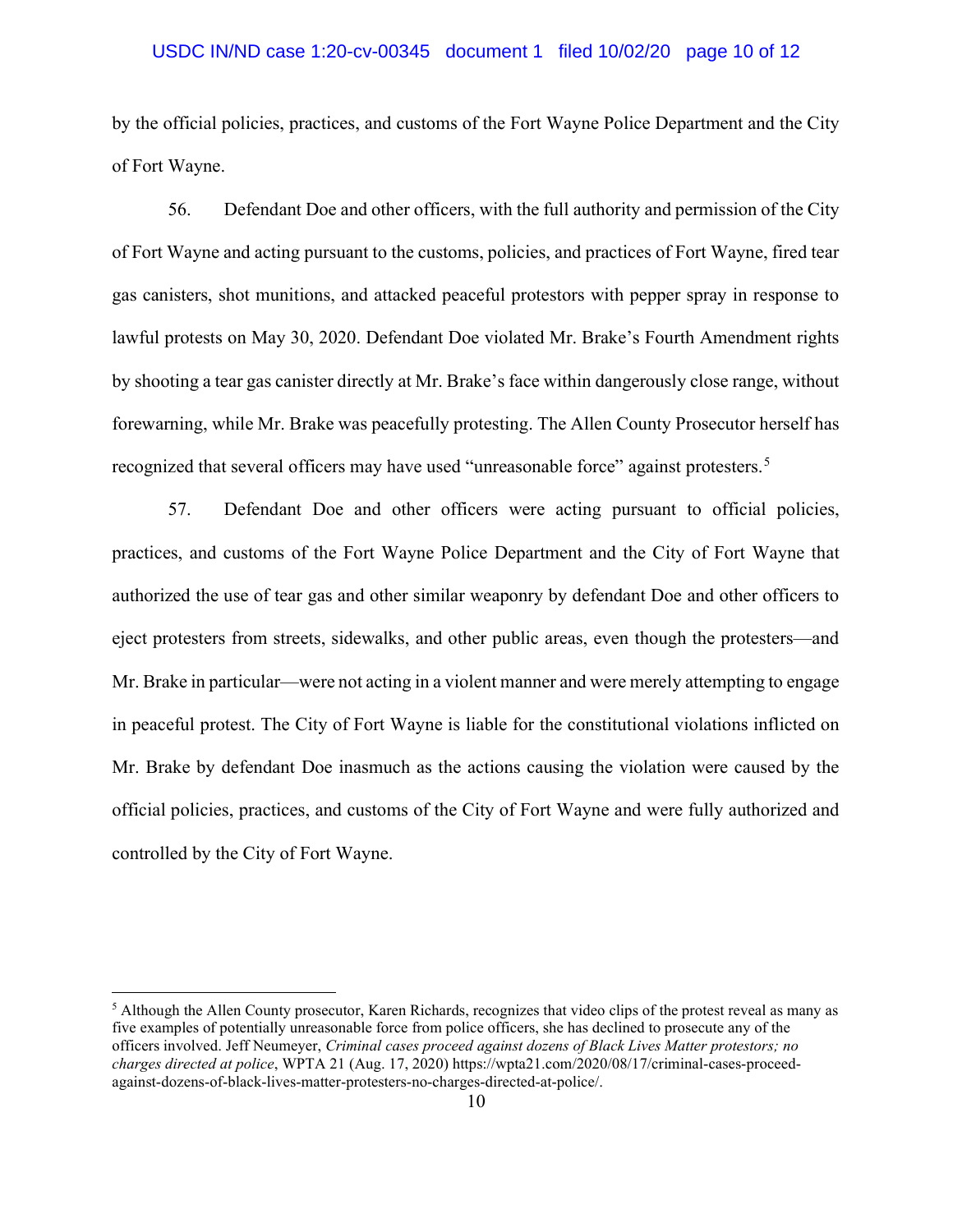# USDC IN/ND case 1:20-cv-00345 document 1 filed 10/02/20 page 11 of 12

58. Defendants' use of tear gas, pepper spray, munitions, and other uses of force against peaceful protestors, such as Mr. Brake, were intentionally done for the purpose of controlling the movements of these persons.

59. The excessive force exerted by Defendants against Mr. Brake represented a seizure without cause.

60. Mr. Brake did not pose a threat to the safety of Defendants or others, had not committed any severe or violent crime, and was neither actively resisting arrest nor attempting to evade arrest by flight. The force used against Mr. Brake was excessive and objectively unreasonable.

61. Defendant Doe willfully engaged in this unconstitutional conduct and acted with callous and reckless indifference to Mr. Brake's Fourth Amendment rights.

62. As a direct and proximate result of Defendants' violations of Mr. Brake's constitutional rights, Mr. Brake has suffered severe and permanent physical injury, including the loss of his right eye. He continues to receive treatment for this injury. He has suffered, and continues to suffer, emotional injuries.

WHEREFORE, Mr. Brake requests that this Court:

- i. accept jurisdiction of this case and set it for hearing at the earliest opportunity;
- ii. declare that the actions of the defendants, their officers, agents, and employees violated, and continue to violate, the First and Fourth Amendments to the United States Constitution, as applied to the states and municipalities by the Fourteenth Amendment;
- iii. award Mr. Brake damages, compensating him for his injuries against all Defendants, jointly and severally, following a jury trial;